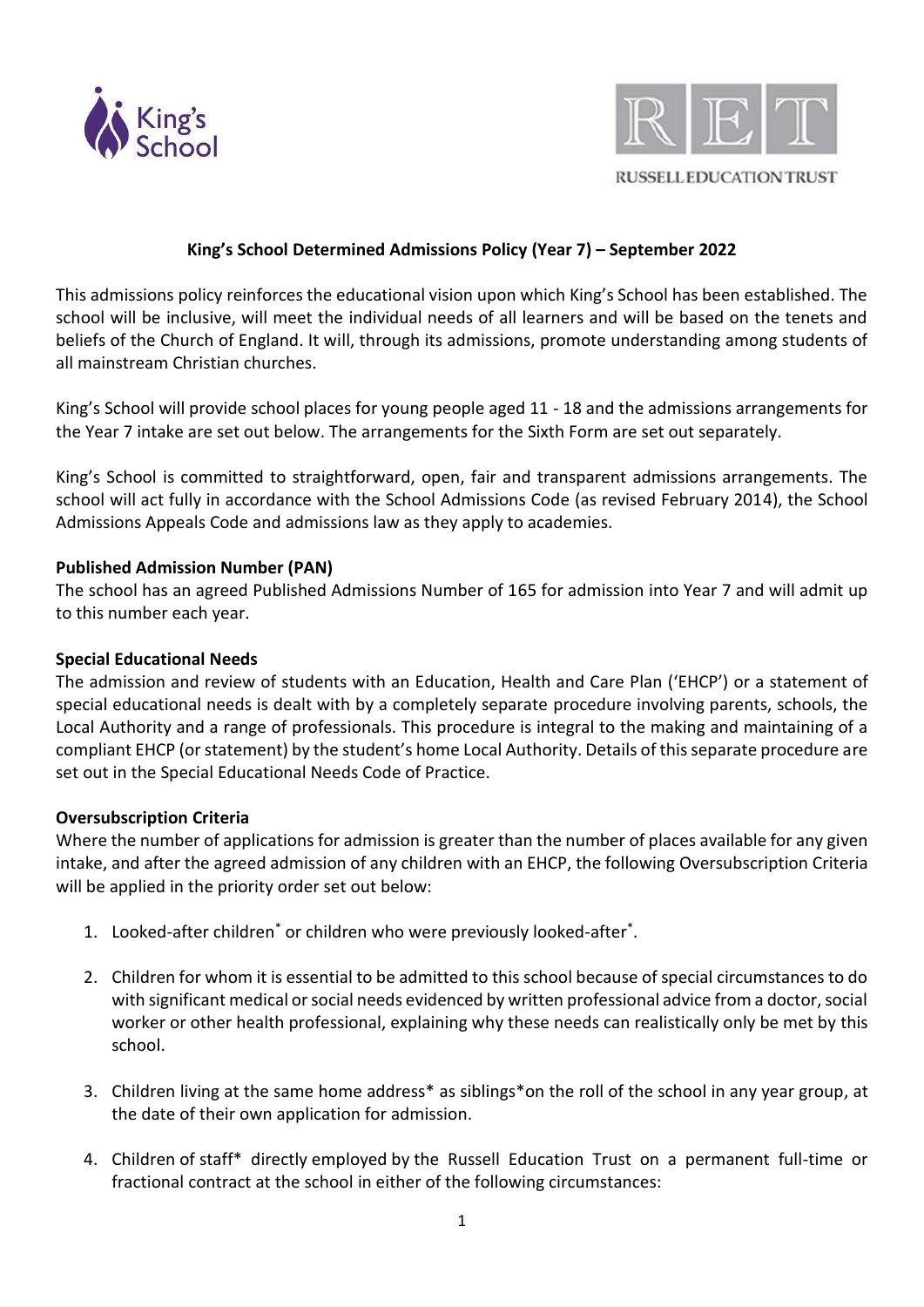- i. The member of staff has been employed for two years or more before the admission application and is still employed, without having given notice or been given notice that the employment will end, at the time the offer is made.
- ii. The member of staff is recruited to fill a vacant teaching post for which there is a demonstrable skill shortage (determined by the Headteacher with the Chair of Governors and the CEO of RET).
- 5. This is an Ecumenical Christian School and if oversubscribed, up to 50% of the places available after the application of 1, 2, 3 and 4 above, will be based on a Faith Criterion\*. If more applications meeting the Faith Criterion are received than there are places available, then:

i. 30% of places will be offered in order of distance from the home address\* of the applicant to the school, distance being measured in a straight line from the middle of the front door of the student's accommodation to the centre of the main entrance of the school; priority being given to those who live closest to the school.

ii. 70% of places will be offered in order of distance from the home address\* of the applicant to the mid-point of the junction between New Church Road and Richardson Road; (the grid reference of this node point being 527665:104983), distance being measured in a straight line from the middle of the front door of the student's accommodation to the point detailed. Priority will be given to those who live closest to the node point.

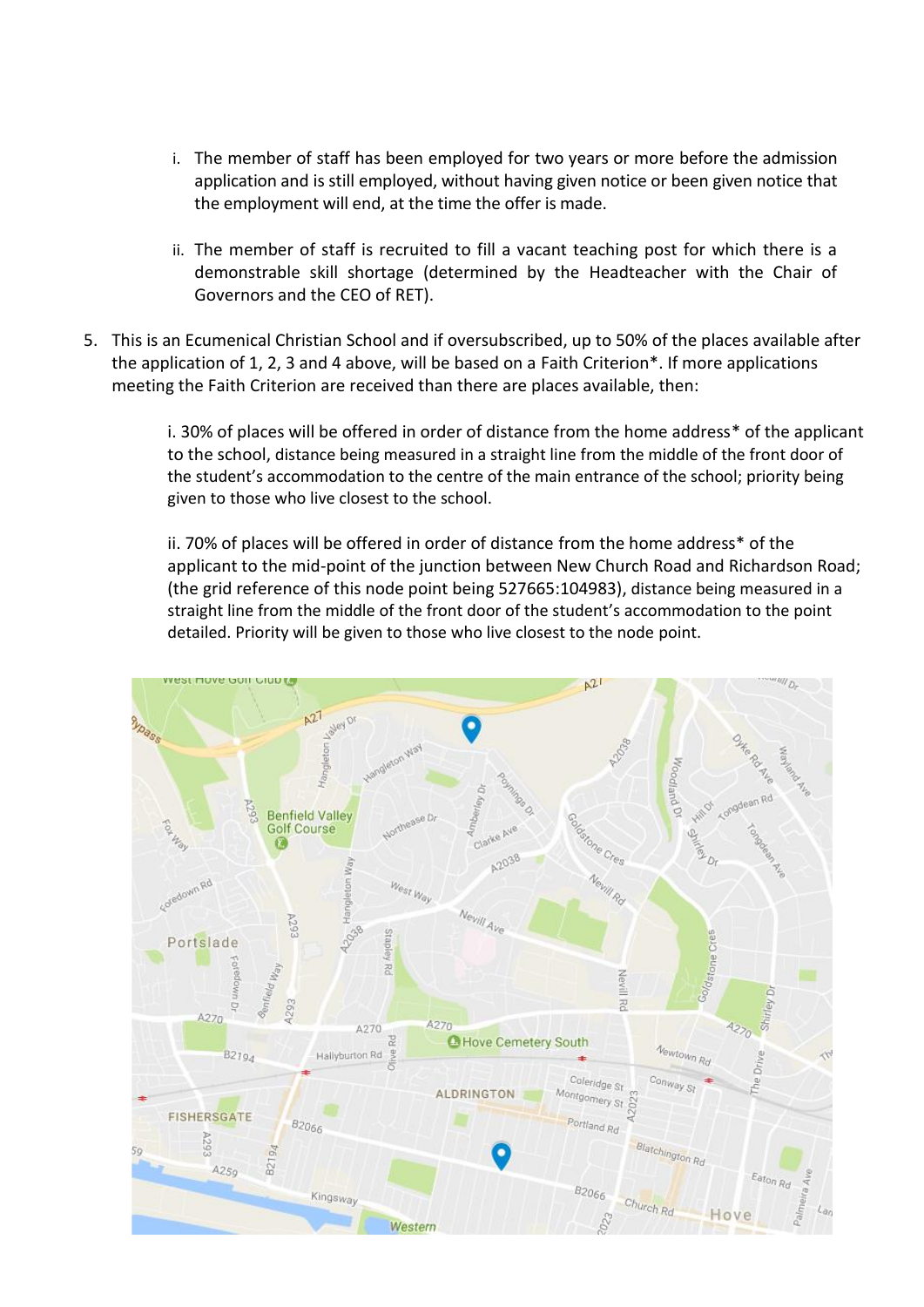6. If fewer than the designated number places are taken up by those satisfying the Faith Criterion, then these remaining places will be added to those offered to other applicants. If there are more applicants than there are places available in this category, then:

> i. 30% of places will be offered in order of distance from the home address\* of the applicant to the school, distance being measured in a straight line from the middle of the front door of the student's accommodation to the centre of the main entrance of the school; priority being given to those who live closest to the school.

> ii. 70% of places will be offered in order of distance from the home address\* of the applicant to the mid-point of the junction between Richardson Road and New Church Road; (the grid reference of this point being 527665:104983), distance being measured in a straight line from the middle of the front door of the student's accommodation to the point detailed. Priority will be given to those who live closest to the node point.

### **Notes and Definitions\***

### **Looked After Children**

Looked After Children are defined as children who are (a) in the care of a local authority, or (b) being provided with accommodation by a local authority in the exercise of their social services functions in accordance with section 22 of the Children Act 1989, at the time an application for a school is made.

# **Previously Looked After Children**

Previously Looked After Children are defined as children who were previously looked after, but ceased to be so because they were adopted (under the Adoption Act 1976 or Adoption and Children's Act 2002), or became subject to a child arrangements order or special guardianship order. This includes children who appear to have been in state care outside of England and have ceased to be in state care due to being adopted.<sup>1</sup>

#### **Siblings**

Siblings include full, step-, half-, adopted and fostered siblings living in the same household. Cousins are not considered siblings.

#### **Children of Staff**

For applications under Criterion 4, children of Staff include full, step, half, adopted and fostered children living in the same household as the member of staff.

#### **Home Address**

A child's home address is defined as the address at which the child is normally resident with a person who is a parent as defined in Section 576 of the Education Act 1996.

A business address, a childminder's address, or any address other than the child's home will not be accepted. Proof of address will be sought and may be the subject of further investigation.

<sup>&</sup>lt;sup>1</sup> Amended by RET Board on 12 July 2021 to comply with Admissions Code 2021.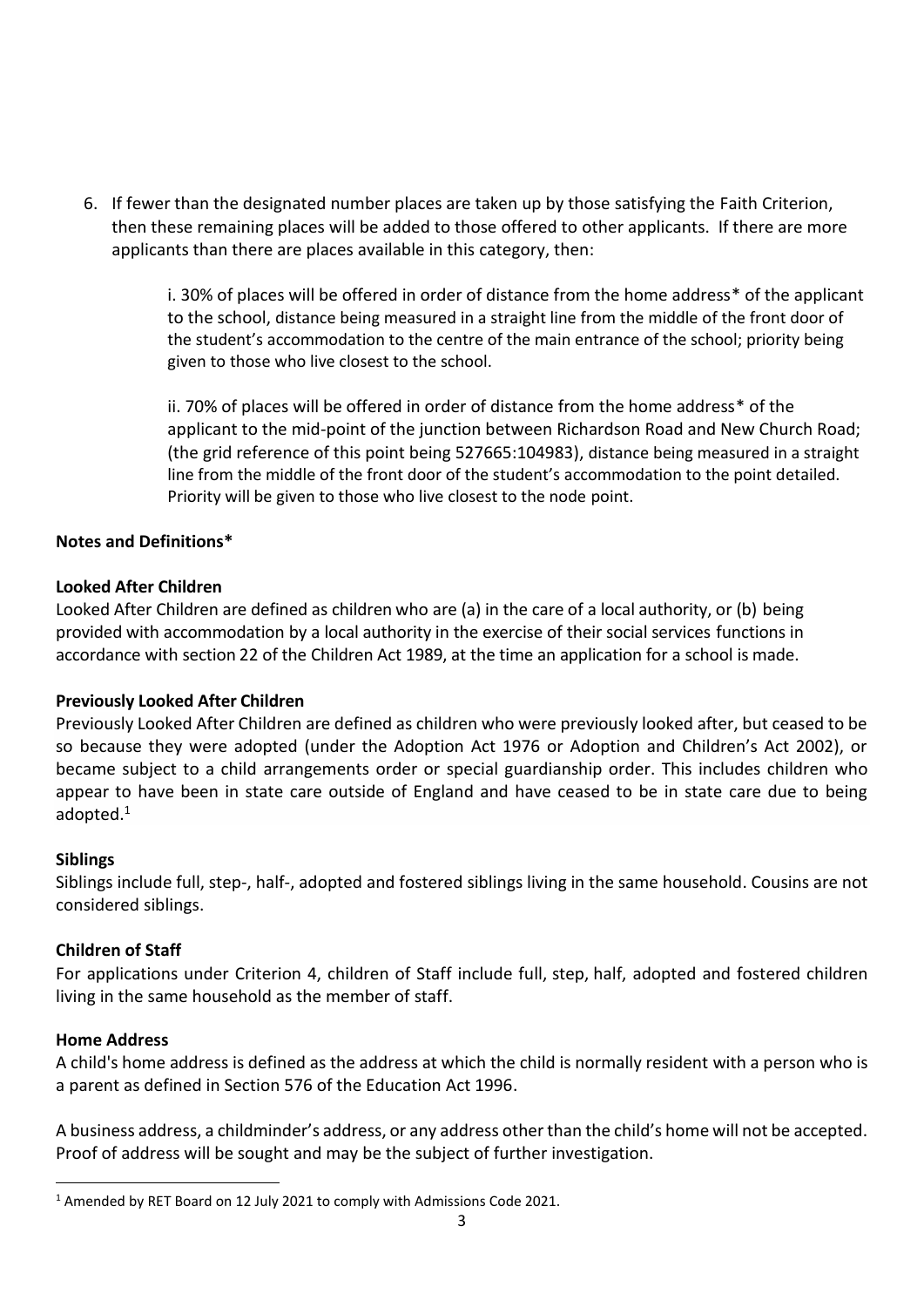Where a child lives at more than one such address, the address will be where the child lives for the majority of the time. Where the child lives at more than one address and spends equal time at both, the home address will be counted as that at which the child is registered with their GP.

The school reserves the right to seek verification of the information parents have given on the application form and to withdraw the offer of a place if false information has been given.

#### **Tie-Break**

In the event of two or more applications that cannot otherwise be separated, the school will use random allocation as a tie-break, except in the case of siblings from the same home address when all will be offered places. For this purpose, the ground floor is considered closer than the first and so on.

Should a tie break be required it will be conducted independently. The random allocation will be via the drawing of lots by an independent party.

### **Faith Criterion**

Regular attendance is defined as fortnightly attendance at a Church, which is a member of Churches Together in Britain and Ireland or a member of the Evangelical Alliance, for at least two years\* at the closing date for submission of a supplementary application form, which is midday on 30<sup>th</sup> November 2021. A Minister, Priest or Church Leader will need to sign the supplementary information form, confirming the attendance and the form must be submitted to the school before this date. A supplementary information form is available for applications under this criterion.

*\*In the event that during the period specified for attendance at worship the church has been closed for public worship and has not provided alternative premises for that worship, the requirements of these admissions arrangements in relation to attendance will only apply to the period when the church or alternative premises have been available for public worship.* 

# **Offers of Places**

All applications received after the deadline will be considered late applications. Late applicants will be considered after those received on time. If, following consideration of all applicants, the school is oversubscribed, parents may request that their child is placed on the school's waiting list.

# **Operation of waiting lists**

Where in any year, the school receives more applications for places than there are places available, a waiting list will operate for at least the first year. From the beginning of the first academic year, this will be maintained by the school and it will be open to any parent to ask for his or her child's name to be placed on the waiting list following an unsuccessful application. A child's position on the waiting list will be determined solely in accordance with the Oversubscription Criteria set (as applicable). Where places become vacant they will be allocated to children on the waiting list in accordance with the Oversubscription Criteria.

For administrative purposes, the Waiting List will be administered by the school in three 'bands'. Band 1 will be for ranking applicants who qualify for Oversubscription Criteria 1-4. The remaining applicants will be placed in both Band 2 and Band 3. Band 2 will be ranked by distance in accordance with Oversubscription Criteria 5. Band 3 will be ranked by distance in accordance with Oversubscription Criteria 6. Where places become vacant they will be allocated to children on the Waiting List in accordance with the Oversubscription Criteria. If there